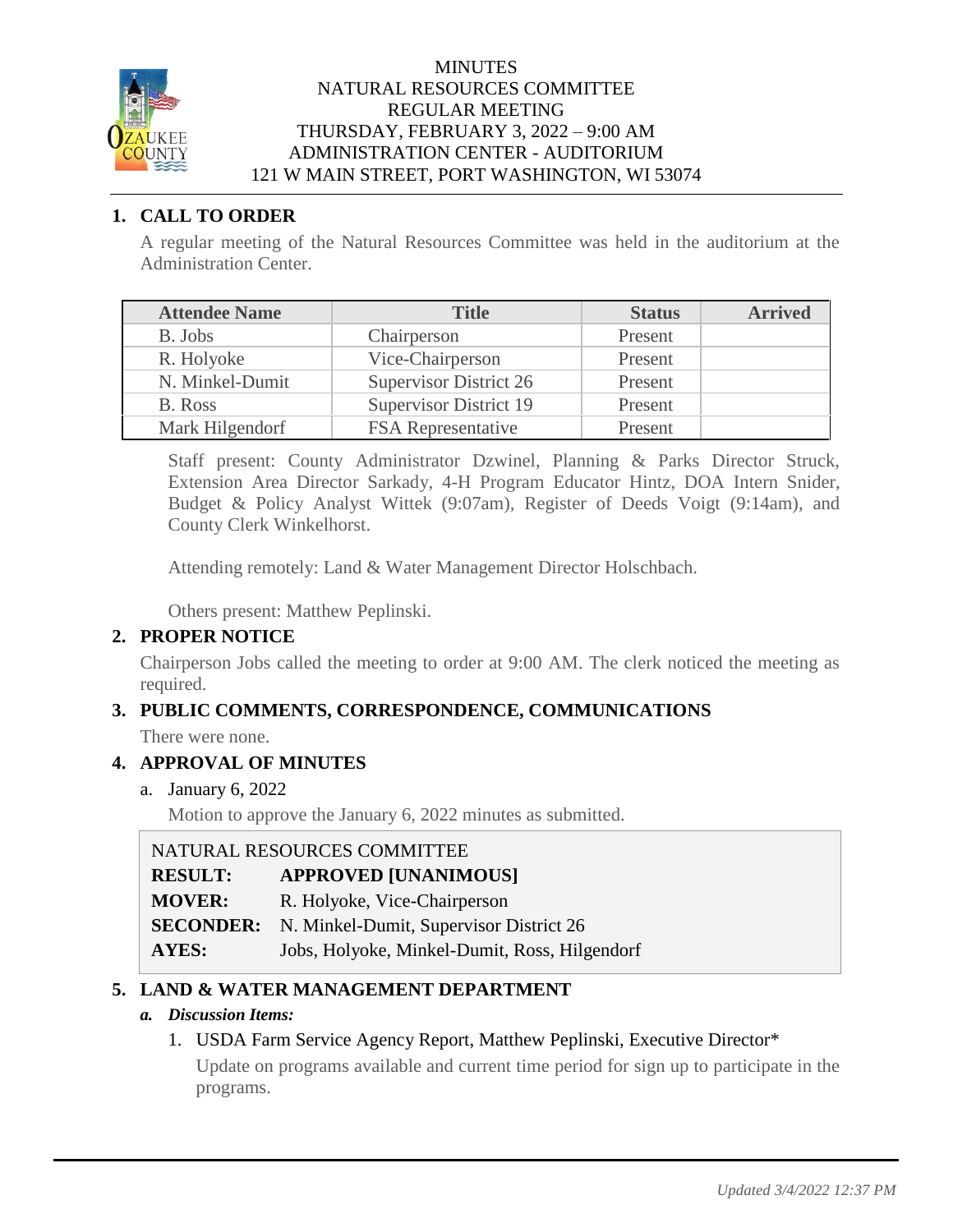#### 2. USDA Farm Service Agency - County Committee Member Participation on State Sponsored Committees\*

Wisconsin Chapter 92, included in the packet, governs the Farm Service Agency (FSA) member participation. Chapter 92.06 references Land Conservation Committee of which this committee's responsibilities are included within the Natural Resources Committee.

Mr. Holschbach included in the packet a memo from an Attorney Advisor regarding county committee member participation. As a result of this memo, Mr. Hilgendorf has concerns about his membership on the committee and exercising full voting rights on all agenda items.

Mr. Peplinski is here to convey, according to the memo, what the FSA membership position is from the Federal Government. The FSA representative does not represent the Federal Government or speak for them. The committee indicated that was never an issue.

9:07 AM Policy & Budget Analysist Wittek joined the meeting.

Wisconsin State Statutes indicates that the County is to have a member from the county farm service agency for the Land Conservation Committee.

Discussion on responsibilities of the FSA member as directed in the Ozaukee County Policy & Procedure Manual, County Board appointment process, and functional responsibilities of other Wisconsin counties' committees.

9:14 AM Register of Deeds Voigt joined the meeting.

Mr. Struck noted that the Parks Commission's responsibility in State Law that governs the parks is incorporated into the Natural Resources Committee and does not fall under Chapter 92. Therefore, the FSA member would not be charged with voting on those agenda items.

After discussion it was determined the responsibilities that are incorporated in Chapter 92 and the Ozaukee County Policy & Procedure Manual are the items the FSA member would vote on. The clerk will remove the title of FSA Representative so there is no further confusion.

### **6. UNIVERSITY EXTENSION OFFICE**

#### *a. Management/Financial/Informational Reports*

### 1. UW Extension Reports

Ms. Sarkady provided on update on hiring of support staff and noted that Ozaukee County will host the area meeting in April.

Ms. Hintz reported on the development of Youth-Adult Partnership training and inperson sessions for families currently not involved in 4-H.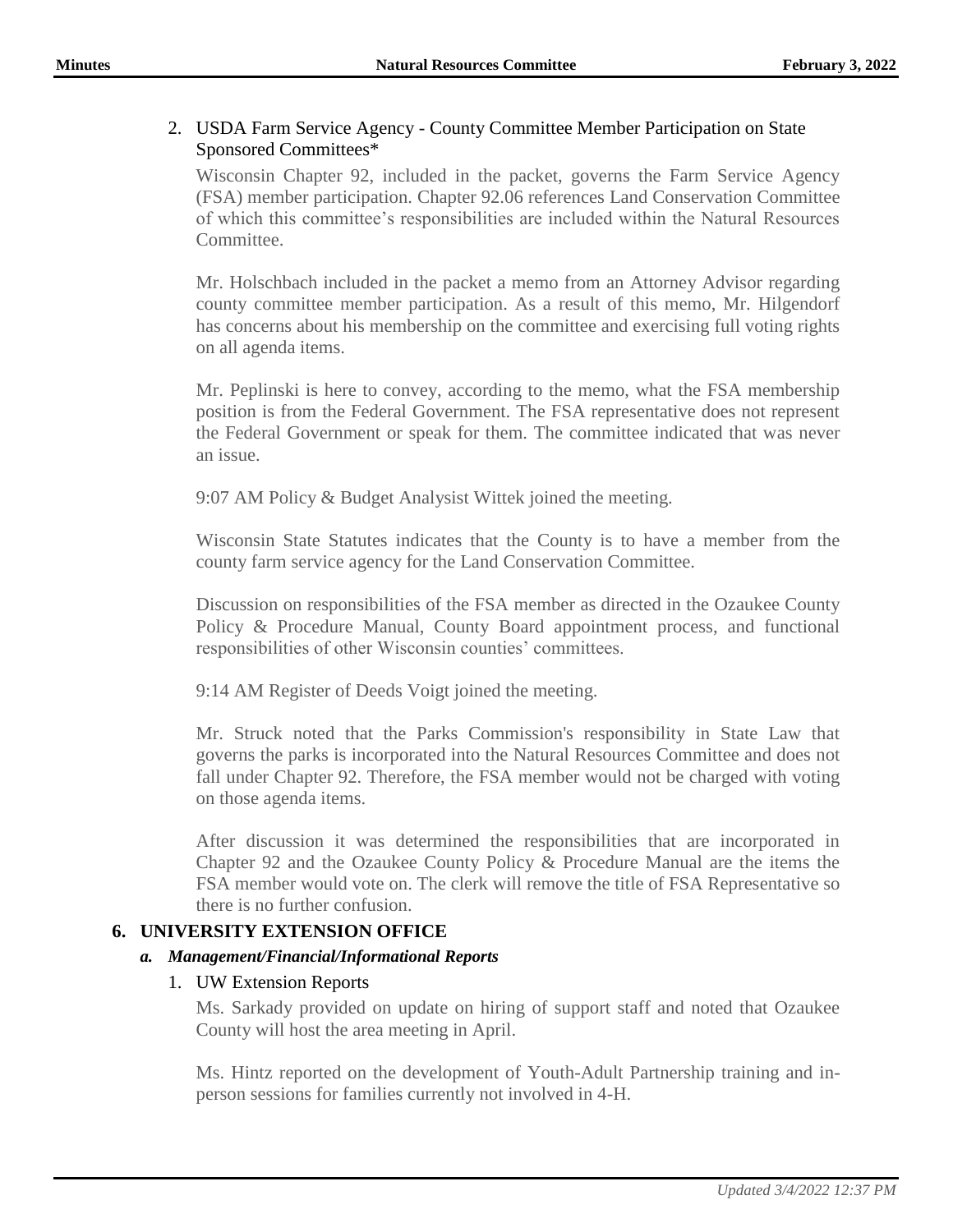Ms. Sarkady announced that Ms. Hintz has been selected to present at the National Conference.

# **7. REGISTER OF DEEDS/LAND INFORMATION**

#### *a. Discussion Items:*

1. Digital/Indexing Book Project Update

Information included in the packet. The project is currently 65% complete.

2. GIS Update

Information included in the packet.

3. Land Info 2022 Plans

Information included in the packet.

# *b. Management/Financial/Informational Reports*

- 1. Register of Deeds Reports
	- There were no questions.

# **8. LAND AND WATER MANAGEMENT DEPARTMENT (CONT.)**

# *a. Action Items:*

1. Increase of Revenue Budget Amendment for Unspent 2021 Funds\*

Motion to approve the increase of revenue budget amendment recognizing unspent 2021 grant funds from Wisconsin Department of Agriculture, Trade and Consumer Protection Soil and Water Resource Management Program Grant cost-share funds of \$7,148. This budget amendment will move forward to the Finance Committee for further action.

# NATURAL RESOURCES COMMITTEE **RESULT: APPROVED AND FORWARDED [UNANIMOUS] Next: 2/24/2022 8:30 AM MOVER:** B. Ross, Supervisor District 19

**SECONDER:** R. Holyoke, Vice-Chairperson

**AYES:** Jobs, Holyoke, Minkel-Dumit, Ross, Hilgendorf

# 2. Carryover of 2021 Funds - LWM

Motion to approve the request to carryover \$13,152 from various wastewater treatment plans that were not spent in 2021 and \$10,000 budgeted in 2021 for consulting services to pay for the completion of the Stormwater modeling work. This request will move forward to the Finance Committee for further action.

# NATURAL RESOURCES COMMITTEE **RESULT: APPROVED AND FORWARDED [UNANIMOUS] Next: 2/24/2022 8:30 AM MOVER:** B. Ross, Supervisor District 19 **SECONDER:** N. Minkel-Dumit, Supervisor District 26

**AYES:** Jobs, Holyoke, Minkel-Dumit, Ross

### *b. Management/Financial/Informational Reports*

1. Land & Water Management Reports\*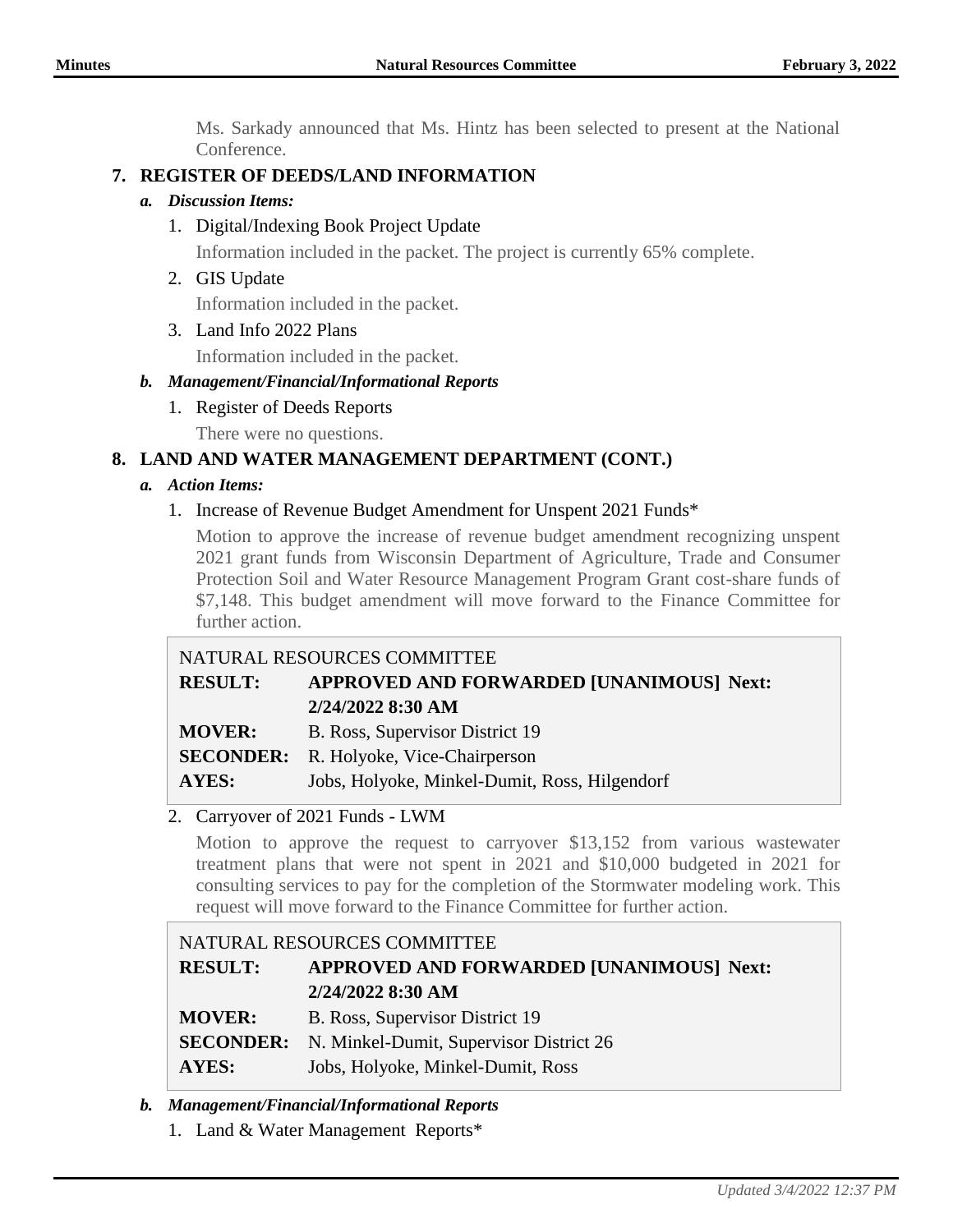Annual Soil Health Workshop on Thursday, February 10th at Country Inn & Suites.

# **9. ACTION ITEMS:**

## a. Recommendation of Natural Resources Capital Projects to Executive Committee

Several projects were submitted by the Land & Water Management and Planning & Parks Departments which staff has recommended possible funding from other sources.

Discussion and questions on projects not recommended; availability of other grant funding; consideration of Clean Farm Families projects; Golf Course Enterprise Funding for projects; and grant funding that is anticipated but has not been secured on proposed projects.

Motion to support the staff recommendations of Electric Park Gates & Bathroom Locks; Waubedonia Park Caretaker's House and Garage Roof Repair; Mee-Kwon County Park Maintenance Building Repairs; and Parks Security Cameras; and in addition to include both of the Clean Farm Families Projects - Soil Health & Rotational Grazing and Airflow Cover Crop Seeder for consideration by the Executive Committee. The recommendations will move forward to the Executive Committee for further action.

# NATURAL RESOURCES COMMITTEE **RESULT: APPROVED AND FORWARDED [UNANIMOUS] Next: 2/28/2022 3:00 PM MOVER:** B. Ross, Supervisor District 19 **SECONDER:** N. Minkel-Dumit, Supervisor District 26 **AYES:** Jobs, Holyoke, Minkel-Dumit, Ross

# **10. PLANNING AND PARKS DEPARTMENT**

### *a. Action Items:*

1. Resolution: Application and Acceptance of Outdoor Recreation Trail Aids - County Snowmobile Trail Aids Funding Through the Wisconsin Department of Natural Resources

Motion to approve the resolution for the application submittal and acceptance of a grant under the WDNR Outdoor Motorized Recreation Trail Aids grant funding program for the 2022-2023 Snowmobile Trail Maintenance funding. This resolution will move forward to the County Board for final action.

| NATURAL RESOURCES COMMITTEE |                                   |
|-----------------------------|-----------------------------------|
| <b>RESULT:</b>              | <b>APPROVED [UNANIMOUS]</b>       |
| <b>MOVER:</b>               | B. Ross, Supervisor District 19   |
| <b>SECONDER:</b>            | R. Holyoke, Vice-Chairperson      |
| AYES:                       | Jobs, Holyoke, Minkel-Dumit, Ross |

### 2. Application and Acceptance of Quiet Trails Grant Funding through the Natural Resources Foundation of Wisconsin

Motion to approve the submittal, acceptance, and implementation of a grant to the Natural Resources Foundation Norma and Stanley DeBoer Quiet Trails Fund grant program to support construction of an ADA accessible trail (including culvert installation) leading to the new boardwalk and overlook at Lion's Den Gorge Nature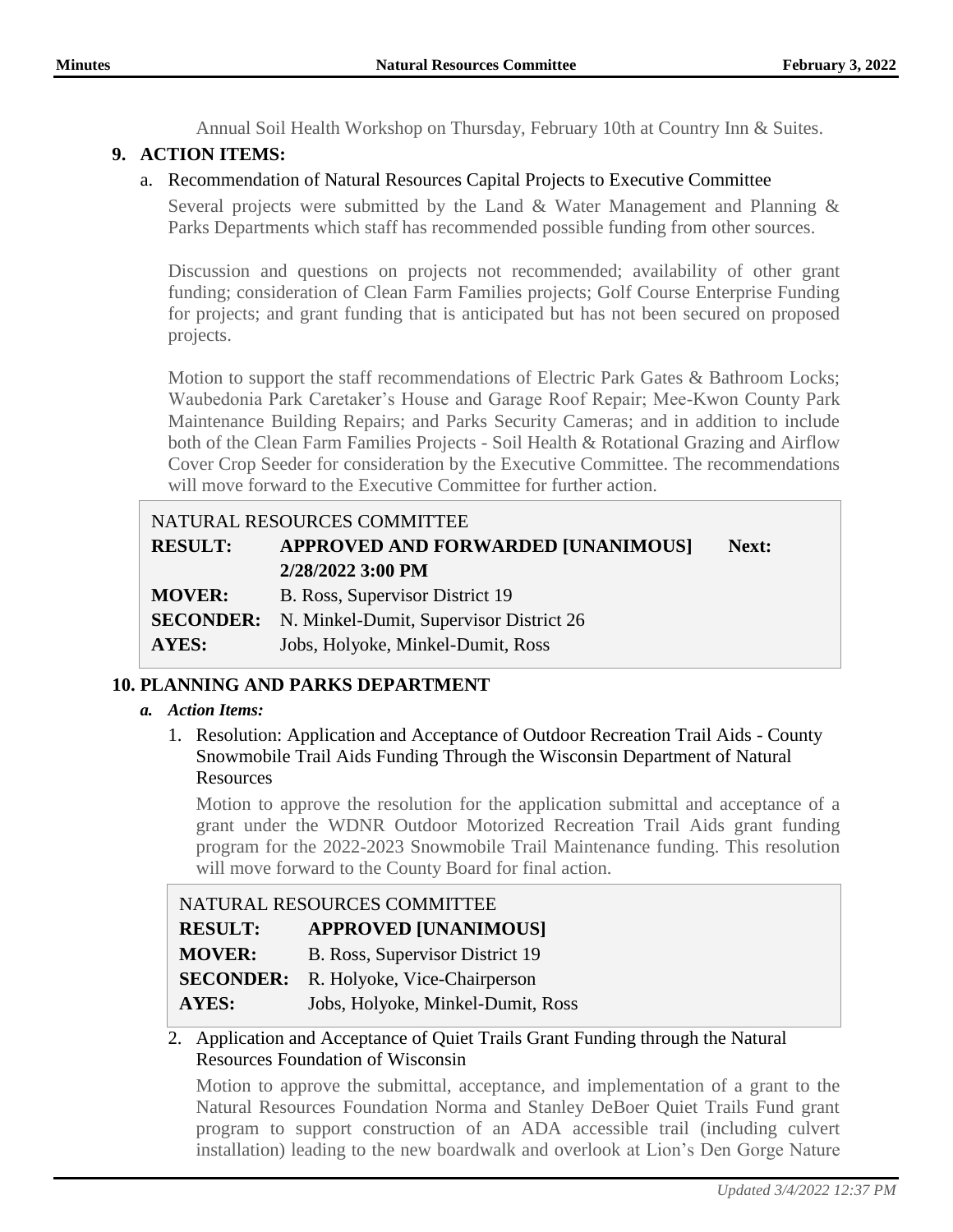#### Preserve.

| NATURAL RESOURCES COMMITTEE |                                                          |
|-----------------------------|----------------------------------------------------------|
| <b>RESULT:</b>              | <b>APPROVED [UNANIMOUS]</b>                              |
| <b>MOVER:</b>               | B. Ross, Supervisor District 19                          |
|                             | <b>SECONDER:</b> N. Minkel-Dumit, Supervisor District 26 |
| <b>AYES:</b>                | Jobs, Holyoke, Minkel-Dumit, Ross                        |

3. Golf Course Division - Golf Equipment Purchases for 2022 - Tee Mowers

Motion to approve the purchase of the four Toro 3150-Q tee mowers for the Planning and Parks Department - Golf Division for \$128,669 per the 2022 budget.

| NATURAL RESOURCES COMMITTEE |                                   |
|-----------------------------|-----------------------------------|
| <b>RESULT:</b>              | <b>APPROVED [UNANIMOUS]</b>       |
| <b>MOVER:</b>               | R. Holyoke, Vice-Chairperson      |
| <b>SECONDER:</b>            | B. Ross, Supervisor District 19   |
| AYES:                       | Jobs, Holyoke, Minkel-Dumit, Ross |

4. Golf Course Division - Golf Equipment Purchases for 2022 - Beverage Carts

Motion to approve the purchase of two 2022 Club Car Carryall 700 Gas Powered Utility Vehicles for the Planning and Parks Department - Golf Division for \$27,575 per the 2022 budget.

NATURAL RESOURCES COMMITTEE

| <b>RESULT:</b> | <b>APPROVED [UNANIMOUS]</b>             |
|----------------|-----------------------------------------|
| <b>MOVER:</b>  | N. Minkel-Dumit, Supervisor District 26 |

**SECONDER:** R. Holyoke, Vice-Chairperson

**AYES:** Jobs, Holyoke, Minkel-Dumit, Ross

5. Carryover of 2021 Funds - Planning & Parks

Motion to approve the request to carryover \$310,000 from existing grants and match for grants, and existing capital projects not completed in 2021. This request will move forward to the Finance Committee for further action.

| NATURAL RESOURCES COMMITTEE |                                               |
|-----------------------------|-----------------------------------------------|
| <b>RESULT:</b>              | APPROVED AND FORWARDED [UNANIMOUS] Next:      |
|                             | 2/24/2022 8:30 AM                             |
| <b>MOVER:</b>               | B. Ross, Supervisor District 19               |
|                             | <b>SECONDER:</b> R. Holyoke, Vice-Chairperson |
| <b>AYES:</b>                | Jobs, Holyoke, Minkel-Dumit, Ross             |

#### *b. Discussion Items:*

1. Update on Planning and Parks Department Capital Projects and Ecological Division Projects

Mr. Struck updated the committee on the following capital projects: Covered Bridge pavilion; and Lion's Den Gorge Nature Preserve pavilion, septic system, and parking.